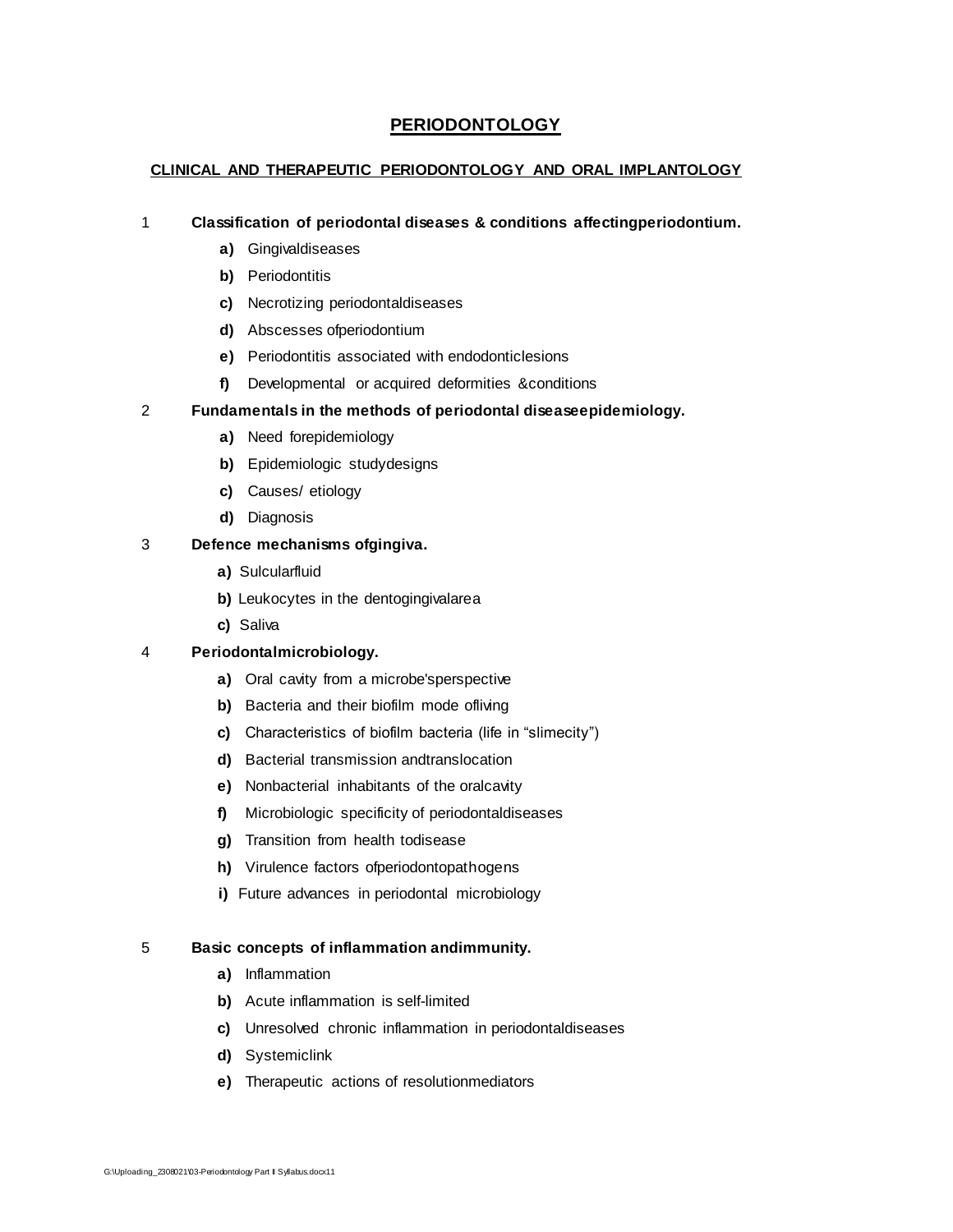#### 6 **Microbial interactions with the host in periodontaldiseases.**

- **a)** Microbiologic aspects of the microbial –hostinteraction
- **b)** Immunologic aspects of the microbial interaction with thehost
- **c)** Microbiology and immunology in gingivalhealth
- **d)** Microbiology and immunology in periodontaldisease

#### 7 **Pathogenesis of plaque associated periodontaldiseases.**

- **a)** Histopathology of periodontaldisease
- **b)** Inflammatory responses in theperiodontium
- **c)** Linking pathogenesis to clinical signs ofdisease
- **d)** Resolution of inflammation
- **e)** Immune responses in periodontalpathogenesis
- **f)** Concept of hostsusceptibility

#### 8 **Dental calculus.**

- a) Supragingival&subgingivalcalculus
- b) Clinical appearance, prevalence anddistribution
- c) Calculus formation andstructure
- d) Attachment to tooth surfaces andimplants
- e) Calculuscomposition
- f) Clinicalimplications
- g) Materia alba, food debris, dentalstains
- h) Role of iatrogenic and other localfactors

#### 9 **Genetic factors associated with periodontaldisease.**

- a) Introduction anddefinitions
- b) Evidence for the role of genetics inperiodontitis
- c) Heritability of aggressive periodontitis (early onsetperiodontitis)
- d) Heritability of chronic periodontitis (adultperiodontitis)
- e) The twinmodel
- f) Human genes andpolymorphisms
- g) Genetics in relation to disease ingeneral
- h) A major disease gene associated withperiodontitis
- i) Modifying disease genes in relation toperiodontitis
- j) Cytokine genepolymorphisms
- k) IL-1 genepolymorphisms
- l) TNF-a genepolymorphisms
- m) IL-10 genepolymorphisms
- n) FCYR genepolymorphisms

#### 10 **Influence of systemic conditions on theperiodontium.**

a) Endocrine disorders and hormonalchanges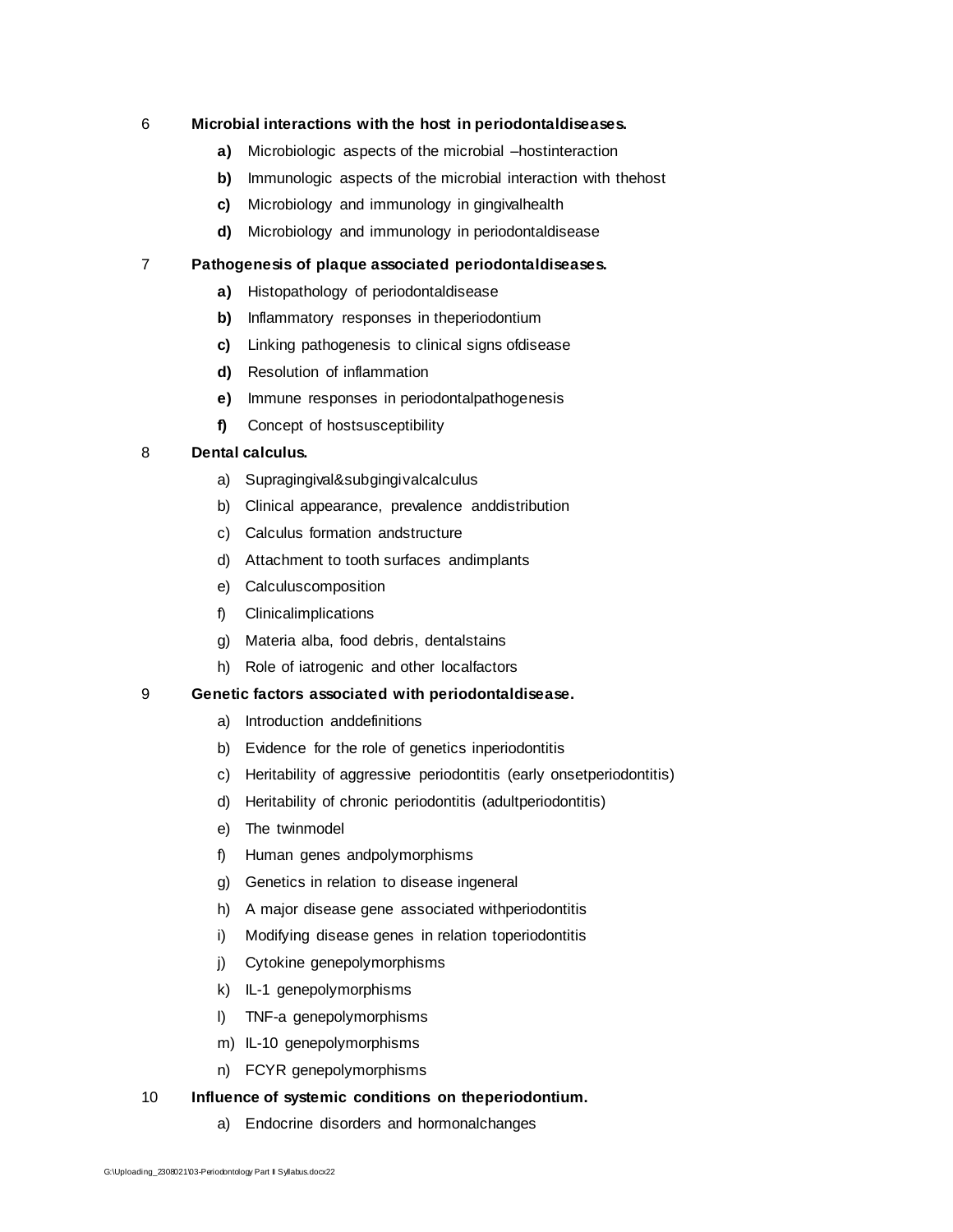- b) Hematologic disorders and immunedeficiencies
- c) Cardiovasculardiseases
- d) Geneticdisorders
- e) Stress and psychosomaticdisorders
- f) Nutritionalinfluences
- g) Medications
- h) Other systemicconditions

#### 11 **Role of environmental factors in the etiology of periodontaldisease.**

#### 12 **Stress and periodontal diseases.**

#### 13 **Occlusion and periodontal disease.**

- a) Adaptive capacity of the periodontium to occlusalforces
- b) Trauma fromocclusion
- c) Stages of tissue response to increased occlusalforces
- d) Effects of insufficient occlusalforce
- e) Reversibility of traumaticlesions
- f) Effects of excessive occlusal forces on dentalpulp
- g) Relationship between plaque induced periodontal diseases and trauma from occlusion
	- h) Pathologic toothmigration

#### 14 **Smoking and tobacco in the etiology of periodontaldiseases.**

- a) The smoking epidemic
- b) Effects of smoking on the prevalence and severity of periodontaldiseases
- c) Effects of smoking on the etiology and pathogenesis of periodontaldisease
- d) Effects of smoking on the response to periodontaltherapy
- e) Effects of smoking cessation on periodontal treatmentoutcomes

#### 15 **AIDS andperiodontium.**

- a) Epidemiology &demographics
- b) Classification &staging
- c) Pathogenesis
- d) Oral and periodontal manifestations of human immunodeficiencyvirus
- e) Infection
- f) Dental treatmentcomplications
- g) Gingival and periodontaldiseases
- h) Periodontal treatmentprotocol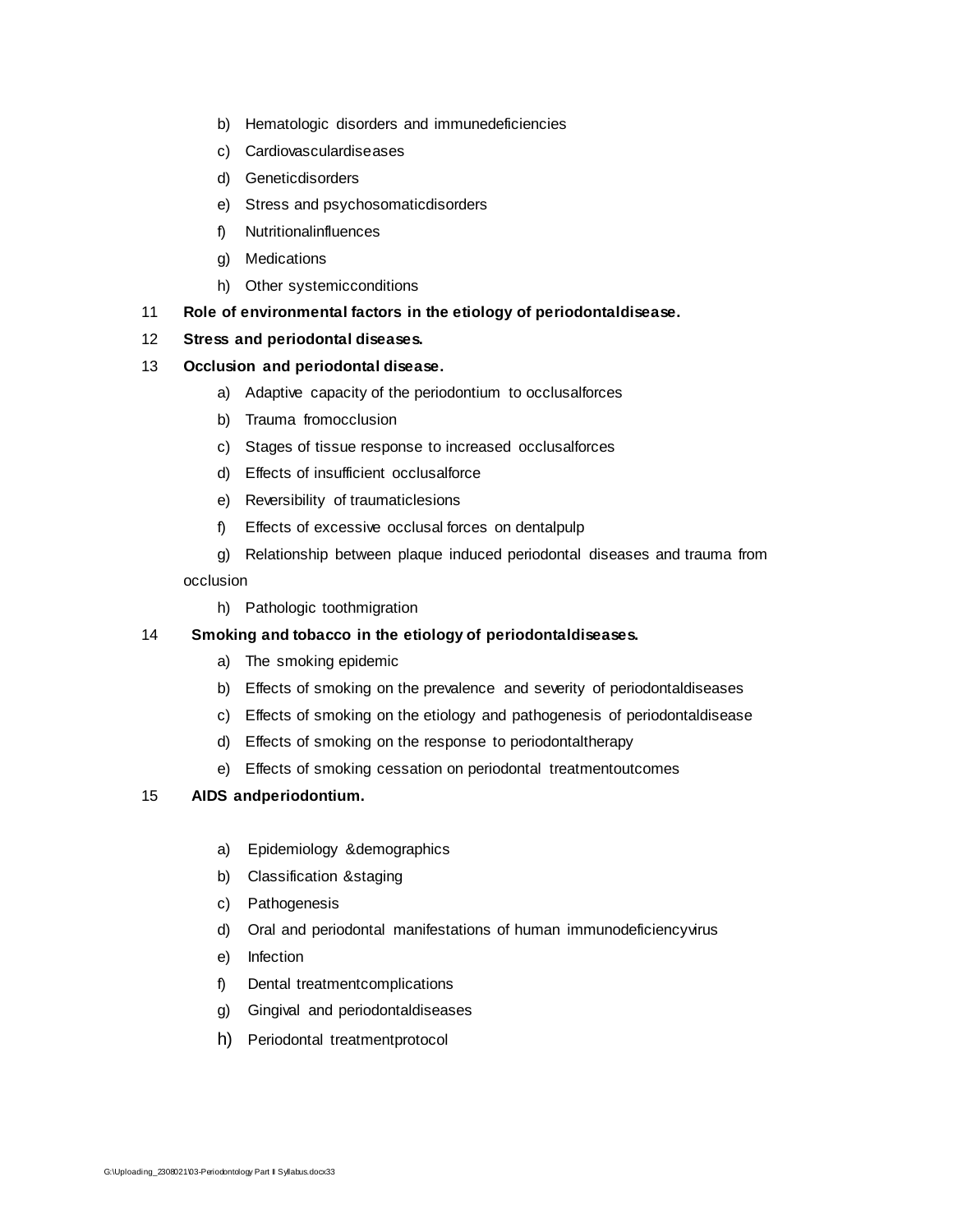## 16 **Periodontalmedicine.**

- a) Pathobiology of periodontitis
- b) Focal infection theoryrevisited
- c) Evidence –based clinicalpractice
- d) Subgingival environment as a reservoir ofbacteria
- e) Periodontal disease andmortality
- f) Periodontal disease and coronary heart disease/atherosclerosis
- g) Periodontal disease andstroke
- 
- 
- h) Periodontal disease and diabetesmellitus
- 
- i) Periodontal disease and pregnancyoutcome
- j) Periodontal disease and chronic obstructive pulmonarydisease
- k) Periodontal disease and acute respiratoryinfection
- **l)** Periodontal medicine and clinicalpractice

# 17 **Gingivalinflammation.**

G:\Uploading\_2308021\03-Periodontology Part II Syllabus.docx44

- 
- 

e) Clinical features ofgingivitis

a) Inflammatoryenlargement.

e) Neoplasticenlargements

a) Necrotizing ulcerativegingivitis b) Primary herpeticgingivostomatitis

f) Falseenlargements

19 **Acute gingivalinfections.**

c) Pericoronitis

b) Drug-induced gingivalenlargement c) Idiopathic gingivalenlargement

f) Course andduration

18 **Gingivalenlargement.**

- a) Stage I gingival inflammation: the initiallesion
- b) Stage II gingival inflammation: the earlylesion
- c) Stage III gingival inflammation: the establishedlesion
- 
- 
- 
- 
- 
- 
- 
- 
- 
- 
- 
- 
- 
- 
- 
- d) Stage IV gingival inflammation: the advancedlesion
- 
- 
- 
- 

d) Enlargements associated with systemicdiseases

- 
- 
-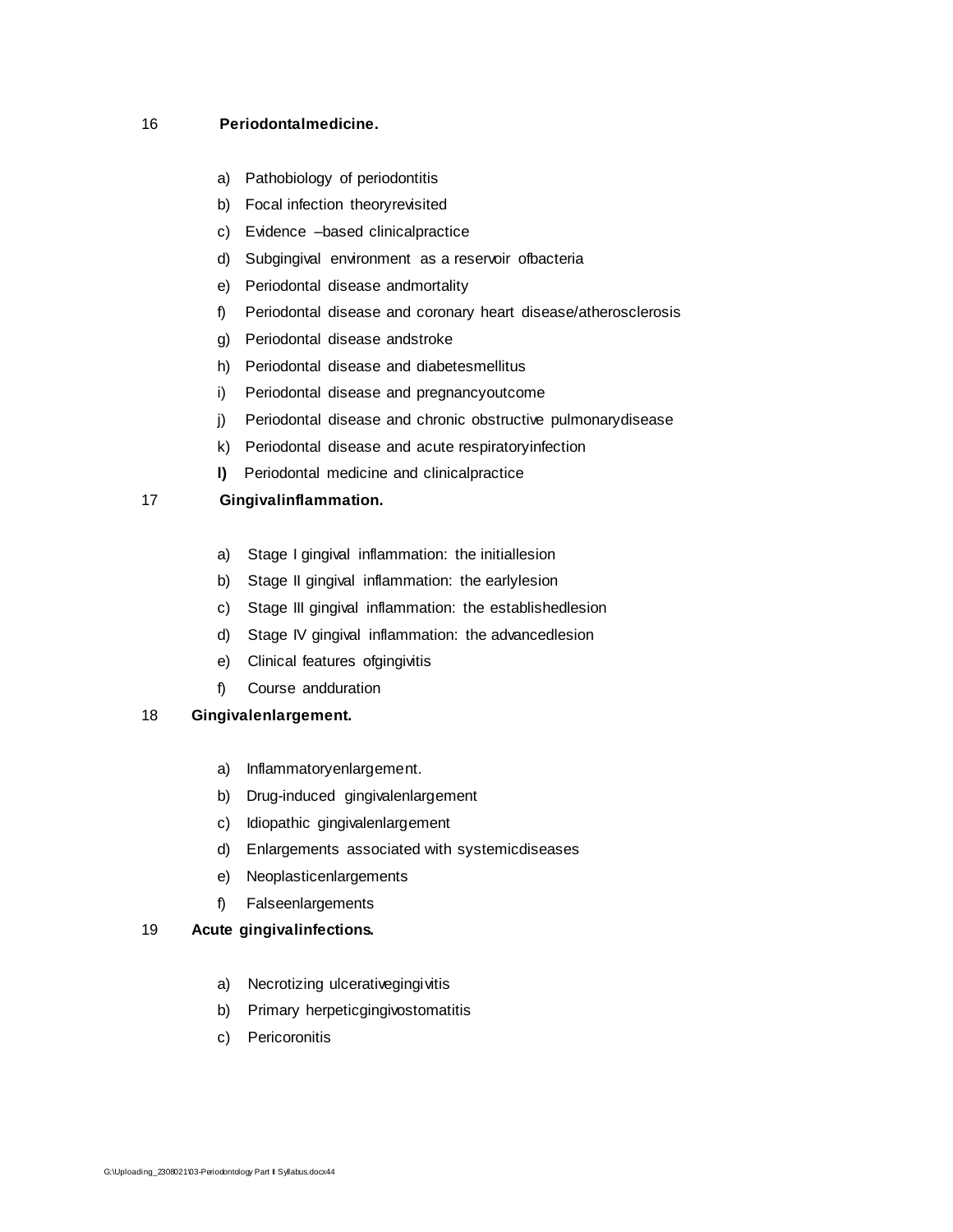## 20 **Desquamative gingivitis and oral mucous membranediseases.**

# a) Chronic desquamativegingivitis

c) Diseases that can manifest as desquamativegingivitis

b) Diagnosis of desquamative gingivitis: a systematicapproach

e) Miscellaneous conditions that mimic desquamativegingivitis

b) Periodontal changes associated with normaldevelopment

e) Gingival manifestation of systemic disease inchildren

g) Therapeutic considerations for pediatricpatients

a) Periodontium of the primarydentition

c) Gingival diseases ofchildhood d) Periodontal diseases ofchildhood

f) Oral mucosa in childhooddiseases

d) Drug-relatederuptions

21 **Gingival diseases in thechildhood.**

22 **Periodontalpocket.**

a) Classification b) Clinicalfeatures c) Pathogenesis d) Histopathology

f) Site specificity

# l) Lateral periodontalcyst

k) Periodontalabscess

j) Relationship of pocket tobone

e) Periodontal diseaseactivity

# 23 **Bone loss and patterns of bonedestruction.**

- a) Bone destruction caused by the extension of gingivalinflammation
- b) Bone destruction caused by trauma fromocclusion

g) Pulp changes associated with periodontalpockets

i) Area between base of pocket and alveolarbone

h) Relationship of attachment loss and bone loss to pocketdepth

- c) Bone destruction caused by systemicdisorders
- d) Factors determining bone morphology in periodontaldisease
- e) Bone destruction patterns in periodontaldisease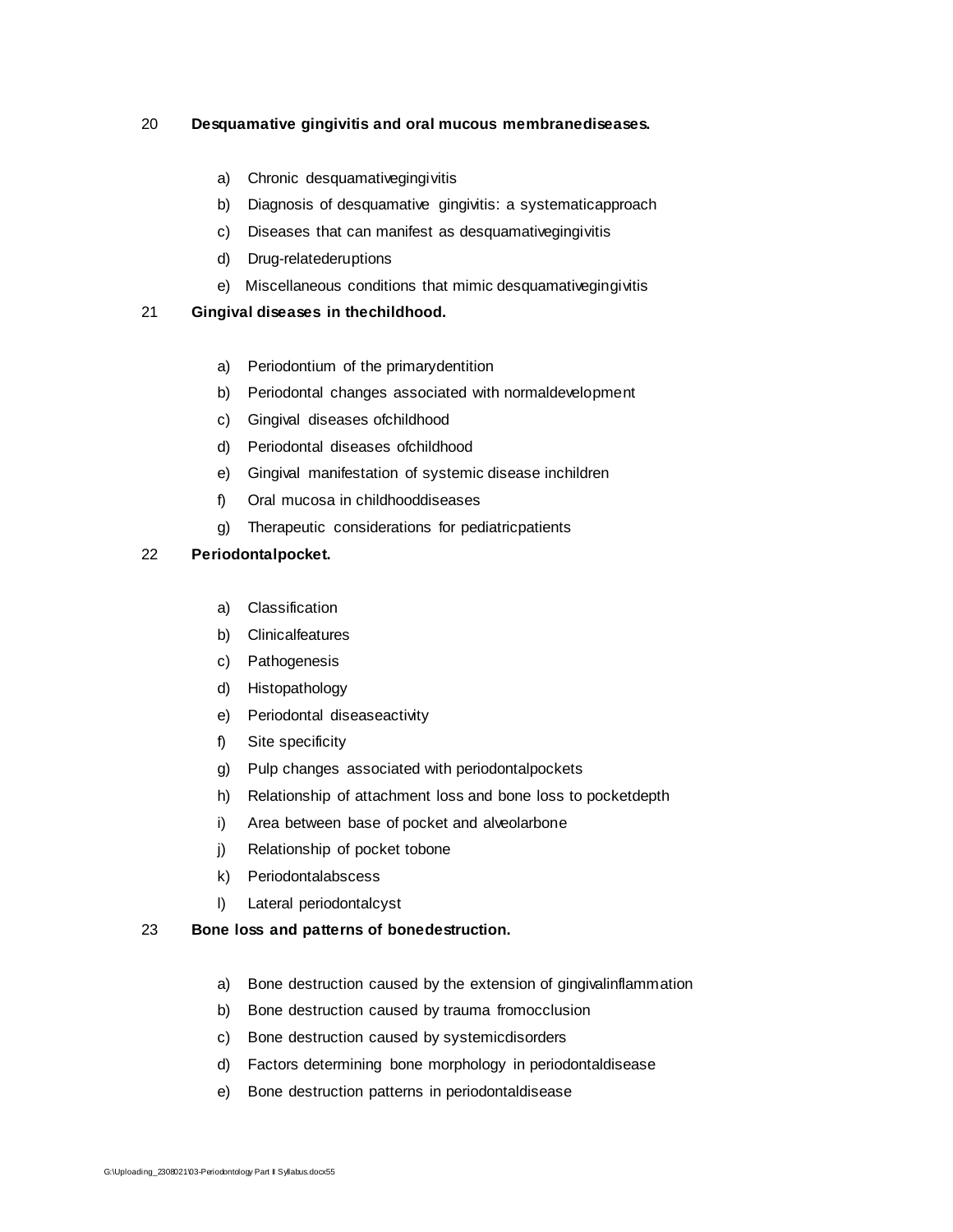#### 24 **Masticatory systemdisorders.**

- a) Temporomandibularjoint
- b) Muscles and nerves of the masticatorysystem
- c) Centricrelation
- d) Biomechanics of the masticatorysystem
- e) Dysfunction anddeterioration
- f) Orofacialpain
- g) Comprehensiveevaluation
- h) Diagnostic decisionmaking

#### 25 **Chronicperiodontitis.**

- a) Clinicalfeatures
- b) Risk factors fordisease
- c) Pathogenesis

#### 26 **Aggressiveperiodontitis.**

- a) Overview
- b) Historicalbackground
- c) Classification and clinicalcharacteristics
- d) Epidemiology
- e) Pathobiology and riskfactors
- f) Therapeutic considerations in aggressive periodontitispatients

#### 27 **Necrotising ulcerativeperiodontitis.**

- a) Clinicalfeatures
- b) Microscopicfindings
- c) Patients with HIV/AIDS
- d) Etiology of necrotizing ulcerativeperiodontitis
- e) Malnutrition

#### 28 **Clinicaldiagnosis.**

- a) Overall appraisal of thepatient
- b) Health history, dental history, photographicdocumentation
- c) Clinicalexamination
- d) Tactile periodontalexamination
- e) Periodontalcharting
- f) Examination of the teeth andimplants
- g) Radiographicexamination
- h) Laboratory aids to clinical diagnosis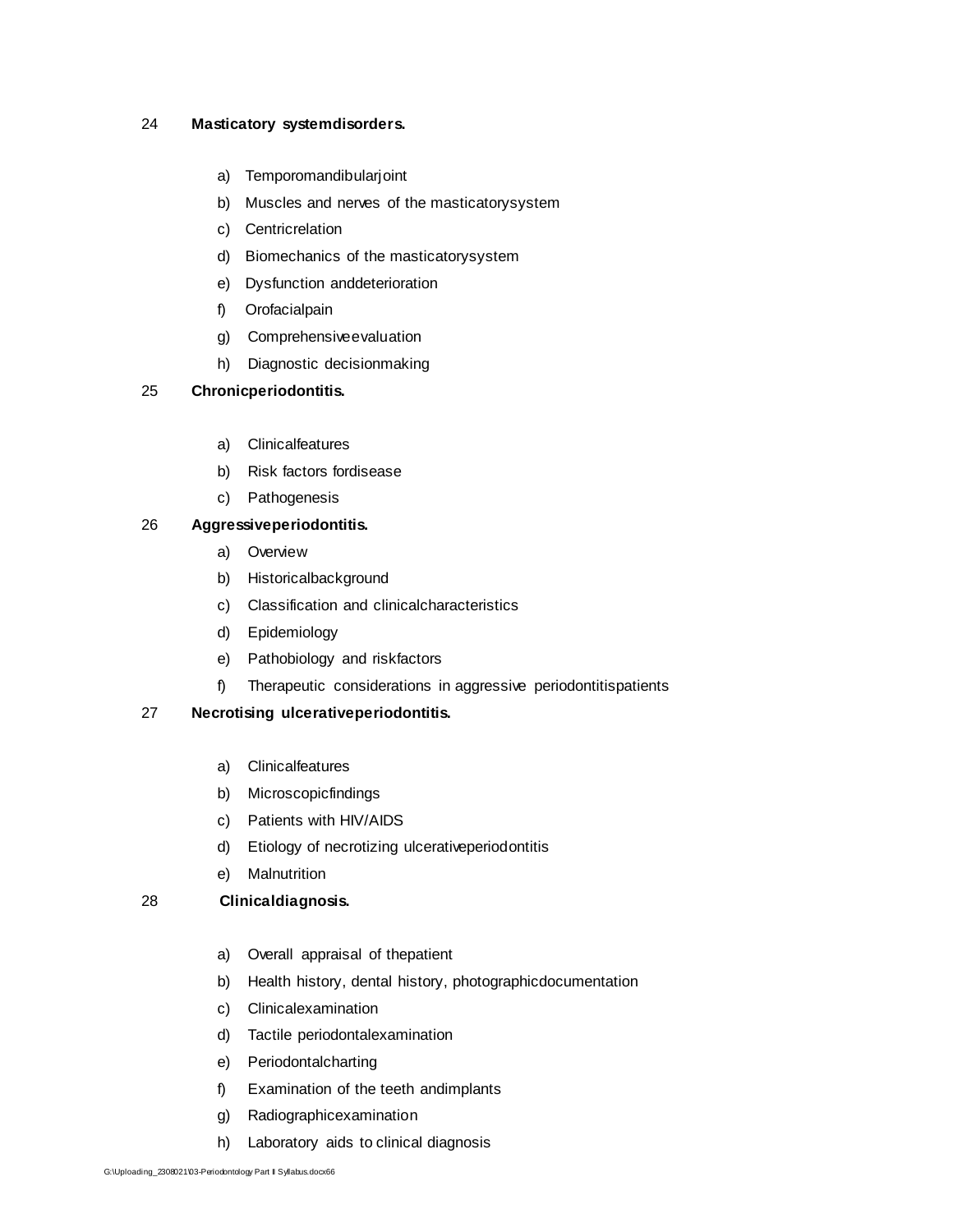- i) Periodontaldiagnosis
- j) Assessment of biofilm control and patienteducation

#### 29 **Radiographic and other aids in the diagnosis of periodontaldiseases.**

- a) Normal interdentalbone
- b) Radiographictechniques
- c) Bone destruction in periodontal disease
- d) Radiographic appearance of periodontaldisease
- e) Digital intraoralradiography
- f) Advanced diagnostictechniques

#### 30 **Interdisciplinaryapproaches.**

#### a) **Orthodonticconsiderations**

- Benefits of orthodontictherapy
- Pre-orthodontic osseoussurgery
- Orthodontic treatment of osseousdefects
- Orthodontic treatment of gingivaldiscrepancies
- Implant interactions inorthodontics

#### b) **Endodonticconsiderations**

- Factors initiating pulpal and apicaldiseases
- Classification of pulpal and apicaldiseases
- Biologic effects of pulpal infection on periodontaltissues
- Biologic effects of periodontal infection on the dentalpulp
- Effects of endodontic pathosis on development of retrogradeperi-implantitis
- Interactions between extra-radicular infection and theperiodontium
- Differential diagnosis of pulpal and periodontalinfection

#### 31 **Riskassessment.**

- a. Definitions
- b. Risk factors for periodontaldisease
- c. Risk determinants/background characteristics for periodontaldisease
- d. Risk indicators for periodontaldiseases
- e. Risk markers/predictors for periodontaldisease
- f. Clinical risk assessment for periodontaldisease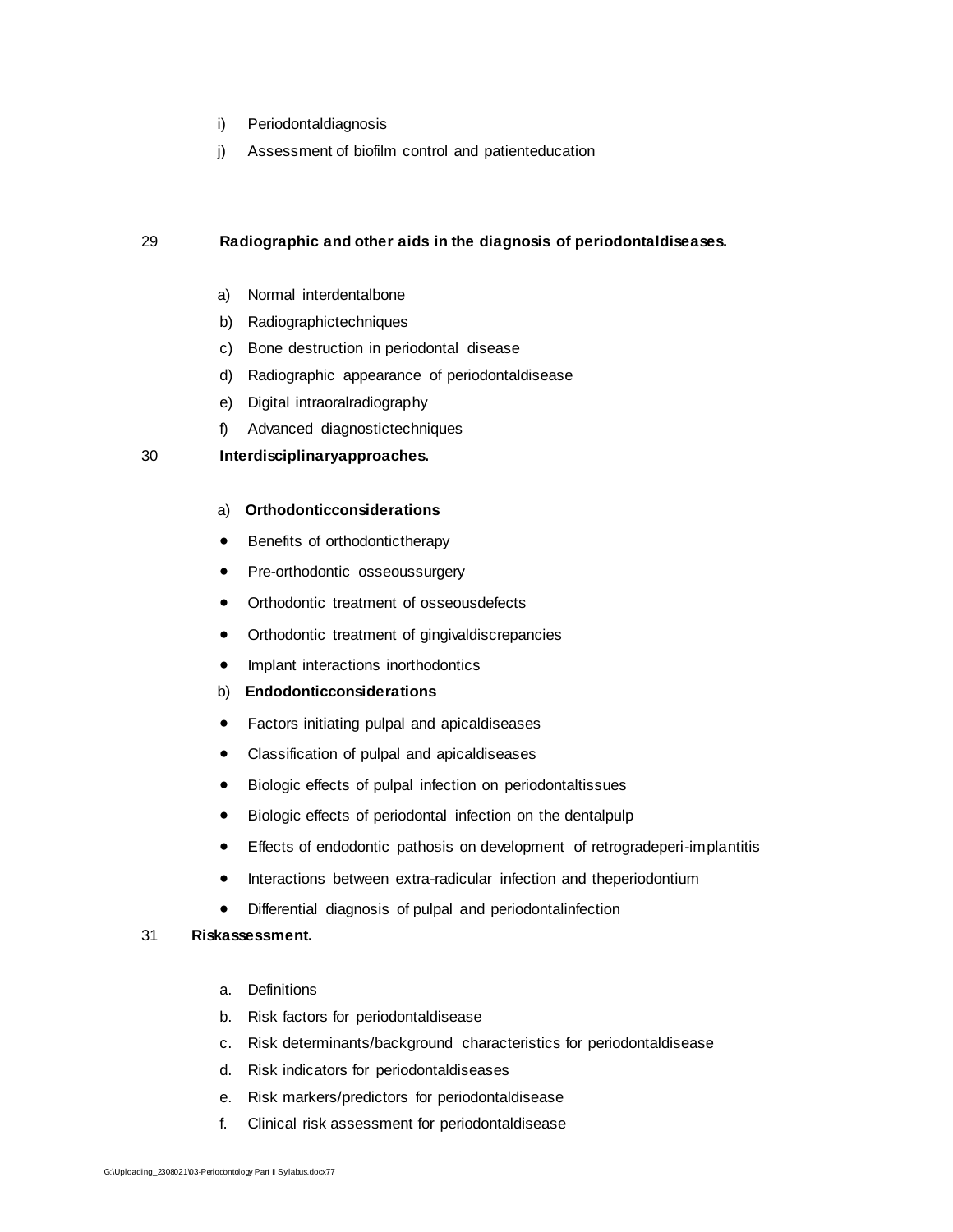#### 32 **Determination ofprognosis.**

- a. Definitions
- b. Types ofprognosis
- c. Factors in determination ofprognosis
- d. Prognosis of specific periodontaldiseases
- e. Determination and reassessment ofprognosis
- f. Relationship between diagnosis &prognosis

#### 33 **Treatmentplan.**

- a. Overall treatmentplan
- b. Sequence oftherapy
- c. Explaining the treatment plan to thepatient

#### 34 **Rationale for periodontaltreatment.**

- a. Factors that affecthealing
- b. Healing after periodontaltherapy
- c. Periodontalreconstruction

#### 35 **Levels of clinical significance.**

- a. Tangible versus intangiblebenefits
- b. Size of treatmenteffect
- c. Defining four levels of clinicalsignificance

# 36 **Generalprinciplesofanti-infectivetherapywithspecialemphasisoninfectioncontrol in periodontalpractice.**

- a. Definitions
- b. Systemic administration ofantibiotics
- c. Serial and combination antibiotictherapy
- d. Local deliveryagents
- e.Local delivery of antimicrobial agents &peri-implantmucositis/implantitis

#### 37 **Oralmalodor.**

- a. Semantics and classification
- b. Epidemiology
- c. Etiology
- d. Fundamentals of malodor detection
- e. Diagnosis ofmalodor
- f. Treatment of oralmalodor

#### 38 **Bruxism and itstreatment**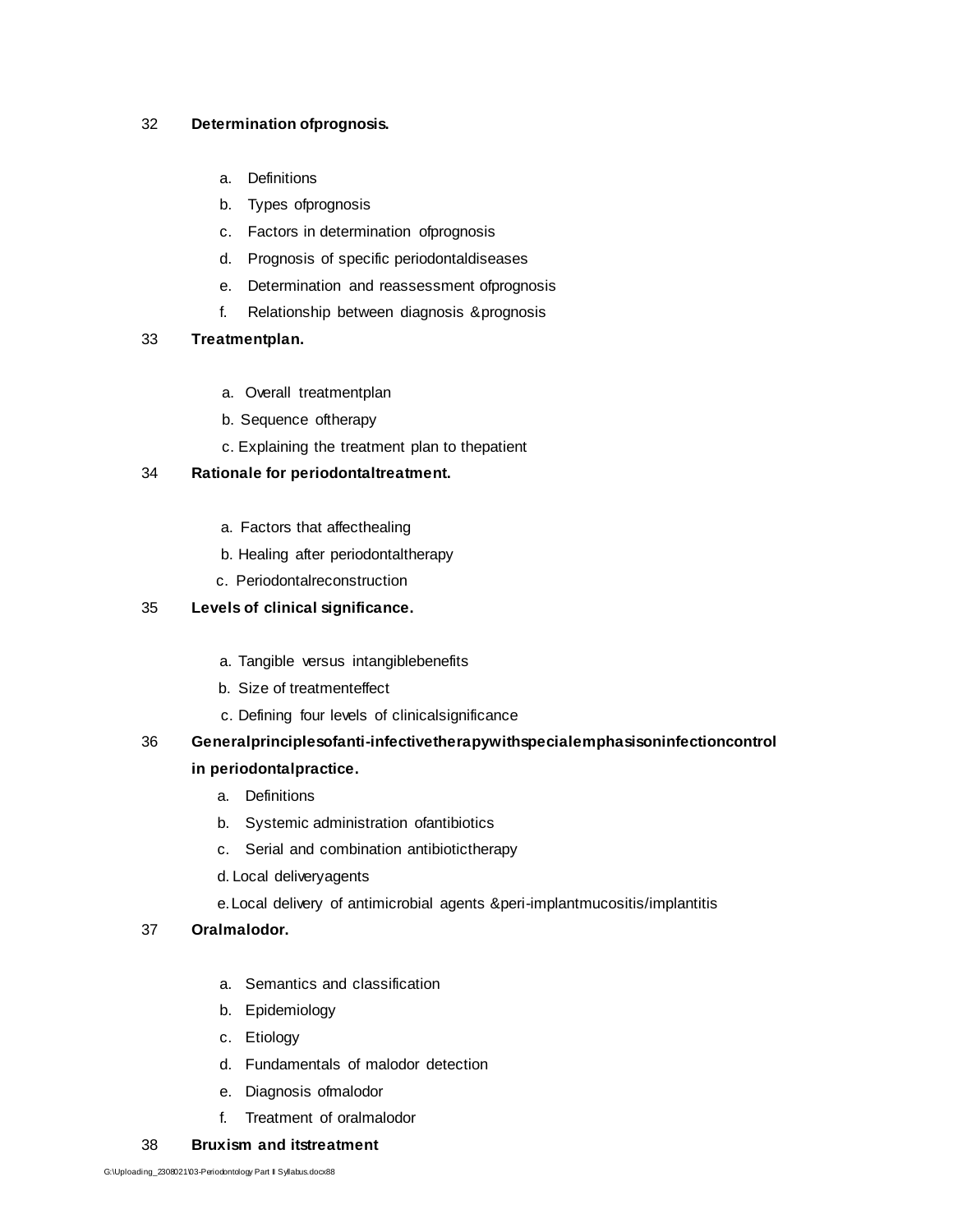#### 39 **Periodontalinstrumentation.**

- a. Classification of periodontalinstruments
- b. Principles of periodontalinstrumentation
- c. Principles of scaling & rootplaning
- d. Sharpening of periodontalinstruments.

#### 40 **Plaquecontrol.**

- **a.** Thetoothbrush
- **b.** Poweredtoothbrushes
- **c.** Dentifrices
- c) Toothbrushingmethods
- d) Interdental cleaningaids
- e) Gingival massage
- f) Oral irrigationdevices
- g) Cariescontrol
- h) Chemical plaque biofilm control with oralrinses
- i) Disclosingagents
- j) Frequency of plaque biofilm removal
- k) Patient motivation andeducation

#### 41 **Periodontal management of HIV infectedpatients.**

- **a.** Periodontal treatmentprotocol
- **b.** Oralcandidiasis
- d) Oral hairyleukoplakia
- e) Kaposi'ssarcoma
- f) Bacillaryangiomatosis
- g) Non-specific oral ulcerations and recurrentaphthae
- h) Periodontal disease in HIV positiveindividual

#### 42 **Occlusal evaluation and therapy in the management of periodontaldisease.**

- a) Terminology
- b) Occlusal function anddysfunction
- c) Biologic basis of occlusalfunction
- d) Pathogenesis
- e) Parafunction
- f) Clinical evaluation procedures
- g) Interpretation & treatmentplanning
- h) Occlusaltherapy

#### 43 **Role of orthodontics as an adjunct to periodontaltherapy.**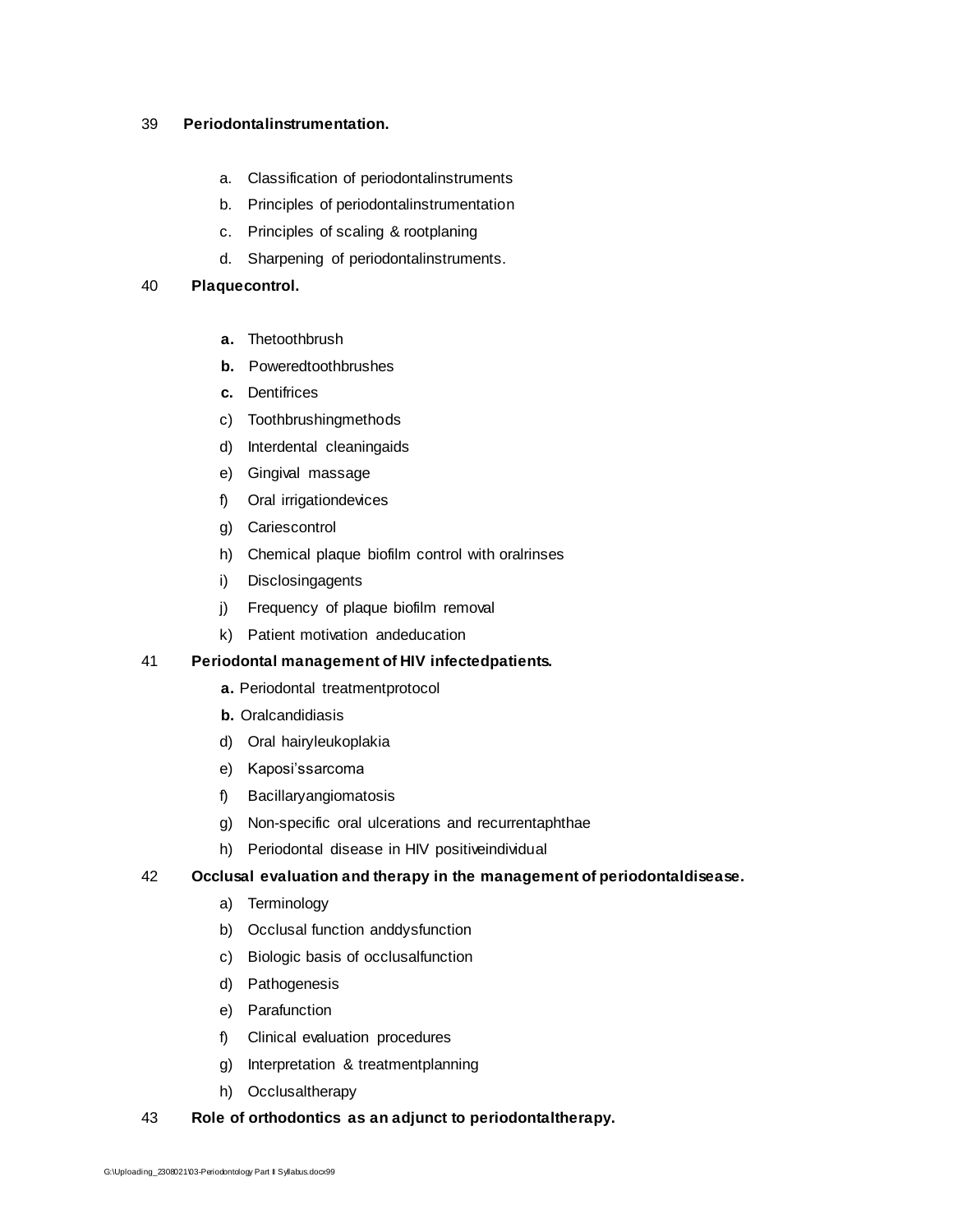- a) Benefits of orthodontictherapy
- b) Pre-orthodontic osseoussurgery
- c) Orthodontic treatment of osseousdefects
- d) Orthodontic treatment of gingivaldiscrepancies
- e) Implant interactions inorthodontics
- 44 **Special emphasis on precautions and treatment for medically compromised patients.**
- 45 **Periodontalsplints.**
- 46 **Dentinalhypersensitivity.**

#### 47 **Periodontal surgicalphase.**

- a) General principles of periodontalsurgery
- b) Outpatient surgery
- c) Hospital periodontalsurgery
- d) Surgicalinstruments

#### 48 **Surgical anatomy of periodontium and relatedstructures.**

- a) Mandible
- b) Maxilla
- c) Exostoses
- d) Muscles
- e) Anatomic spaces

#### 49 **Gingivalcurettage.**

- a) Rationale
- b) Indications
- c) Procedure
- d) Healing after scaling andcurettage
- e) Clinical appearance after scaling and curettage

### 50 **Gingivectomytechnique.**

- a) Indications &contraindications
- b) Sugicalgingivectomy
- c) Healing after surgicalgingivectomy
- d) Gingivectomy by electrosurgery
- e) Hearing after gingivectomy by electrosurgery
- f) Laser gingivectomy
- g) Gingivecomy by chemosurgery

### 51 **Treatment of gingivalenlargements.**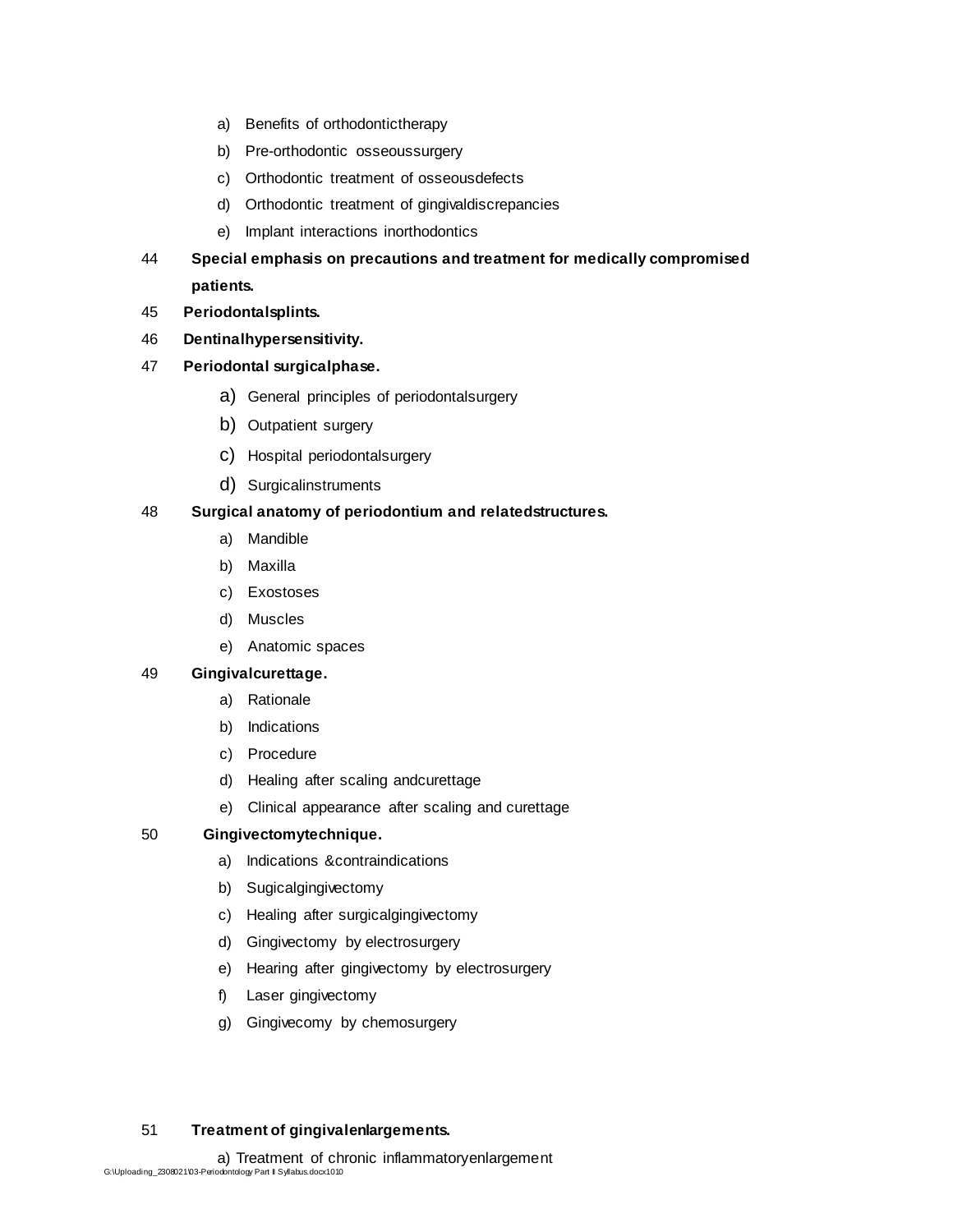- b) Treatment of periodontal and gingivalabcesses
- c) Treatment of drug associated gingivalenlargement
- d) Treatment of leukemic gingivalenlargement
- e) Treatment of gingival enlargement inpregnancy
- f) Treatment of gingival enlargement inpuberty
- g) Recurrence of gingival nlargement

### 52 **Periodontalflap.**

- a) Classification offlaps
- b) Design of theflap
- c) Incisions
- d) Elevation of theflap
- e) Suturingtechniques
- f) Healing after flapsurgery

#### 53 **Flap technique for pockettherapy.**

- a) Modified WidmanFlap
- b) Undisplacedflap
- c) Apically displacedflap
- d) Flaps for reconstructivesurgeries
- e) Distal molarsurgeries

#### 54 **Osseous surgery (Resective andRegenerative).**

#### **a) Resective**

- Selection of treatmenttechnique
- Rationale
- Normal alveolar bonemorphology
- **•** Terminology
- Factors in selection of resective osseoussurgery
- Examination and treatmentplanning
- Methods of resective osseoussurgery
- Osseous resectiontechnique
- Flap placement andclosure
- Postoperativemaintenance
- Specific osseous reshapingsituations
- **b) Regenerative**
- Assessment of new attachment & periodontalreconstruction
- Reconstructive surgicaltechniques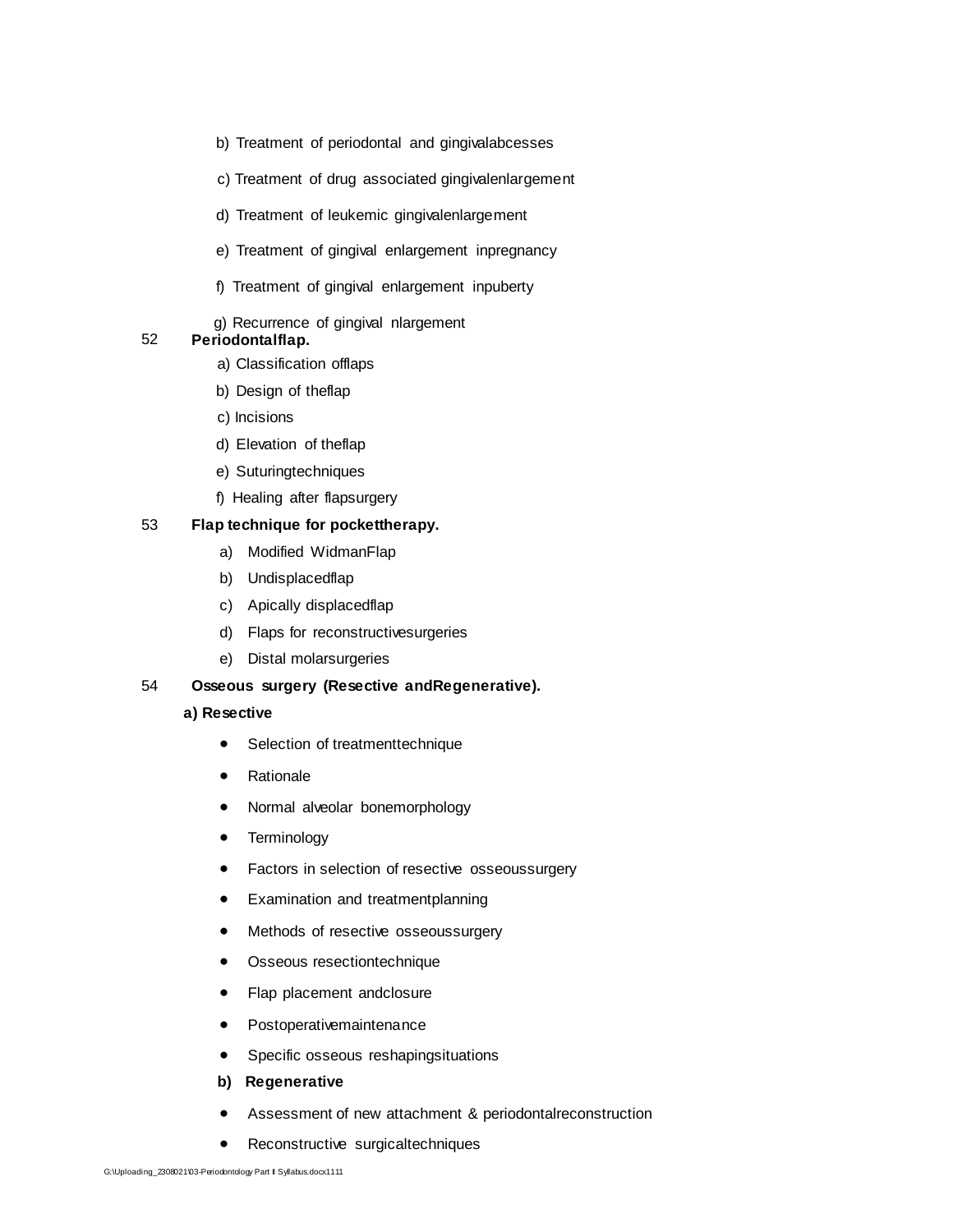- **•** Factors that influence therapeuticsuccess
- Future directions for periodontalregeneration

#### 55 **Furcation: Involvement & treatment.**

- a) Etiologicfactors
- b) Diagnosis and classification of furcationdefects
- c) Local anatomicfactors
- d) Anatomy of the bonylesions
- e) Indices of furcationinvolvement
- f) Treatment
- g) Nonsurgicaltherapy
- f) Surgicaltherapy
- g) Prognosis

#### 56 **Periodontic plastic and estheticsurgery.**

- a) Terminology
- b) Objectives
- c) Cause of marginal tissuerecession
- d) Factors that affect surgicaloutcome
- e) Techniques to increase attachedgingiva
- f) Techniques to deepen thevestibule
- g) Techniques to remove thefrenum
- h) Techniques to improveaesthetics
- i) Tissue engineering
- j) Criteria for selection oftechniques

#### 57 **Host modulation.**

- a) Systemically administeredagents
- b) Locally administeredagents
- c) Host modulation & comprehensive periodontal management
- d) Sub-antimicrobial doseDoxycycline
- e) Emerging host modulatorytherapies
- f) Host modulation factors in systemicdisorders

#### 58 **The periodontic- endodonticcontinuum.**

- a) Rationale fortherapy
- b) Sequence oftreatment
- c) Control of activedisease
- d) Preprostheticsurgery
- e) Biologicconsiderations
- f) Esthetic tissue management
- g) Occlusal considerations in restorativetherapy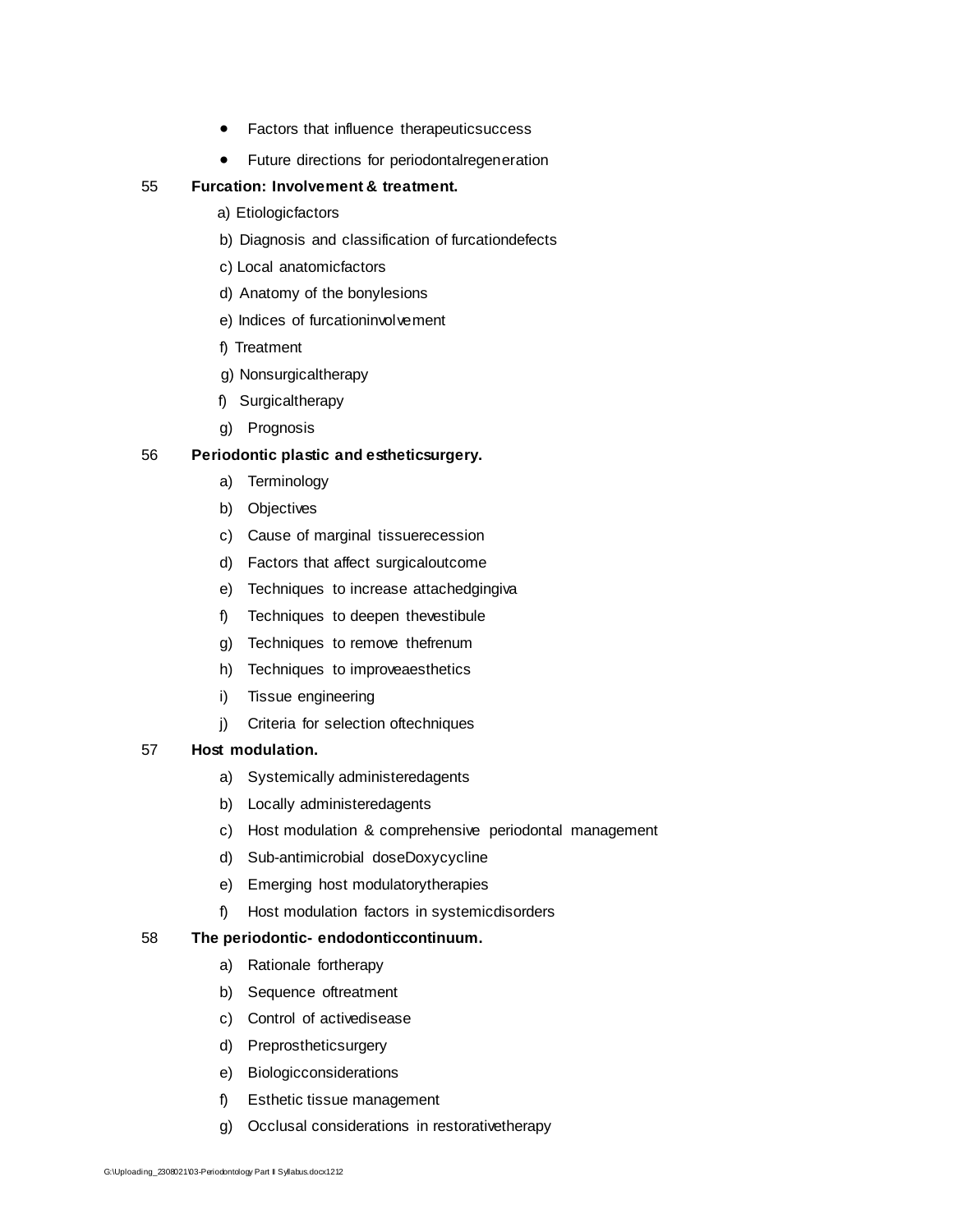h) Special restorativeconsiderations

#### 59 **Periodontalmicrosurgery.**

- a) Philosophy of periodontalmicrosurgery
- b) Advantages of microsurgery
- c) Magnification systems
- d) Microsurgicalsutures
- e) Esthetic periodontalmicrosurgery
- f) Microsurgicalknots

#### 60 **Lasers in periodontal and peri-implanttherapy.**

- a) Laser physics and biologicinteractions
- b) Laser applications inperiodontics
- c) Lasers in the management of periodontitis
- d) Lasers in the management ofperi-implantitis
- e) Complications and risks of lasertherapy

#### 61 **Leukocyte- and platelet-richfibrin.**

- a) Introduction
- b) General characteristics of l-PRFmembranes
- c) Extraoral applications ofl-PRF
- d) L-PRF in the treatment of periodontal bonydefects
- e) L-PRF for ridgepreservation
- f) L-PRF and sinus floorelevation
- g) L-PRF and implantsurgery
- h) L-PRF for periodontal mucogingivalsurgery
- i) L-PRF and medication-related osteonecrosis of thejawbone
- j) Initial observations on thePRF-block

#### 62 **Periodontal maintenancephase.**

#### **a) Supportive periodontaltreatment**

- Rationale for supportive periodontaltreatment
- Maintenanceprogram
- Classification of post treatment patients and riskassessment
- Referral of patients to theperiodontist
- Tests for diseaseactivity
- Maintenance for dental implantpatient

#### a) **Results of periodontaltreatment**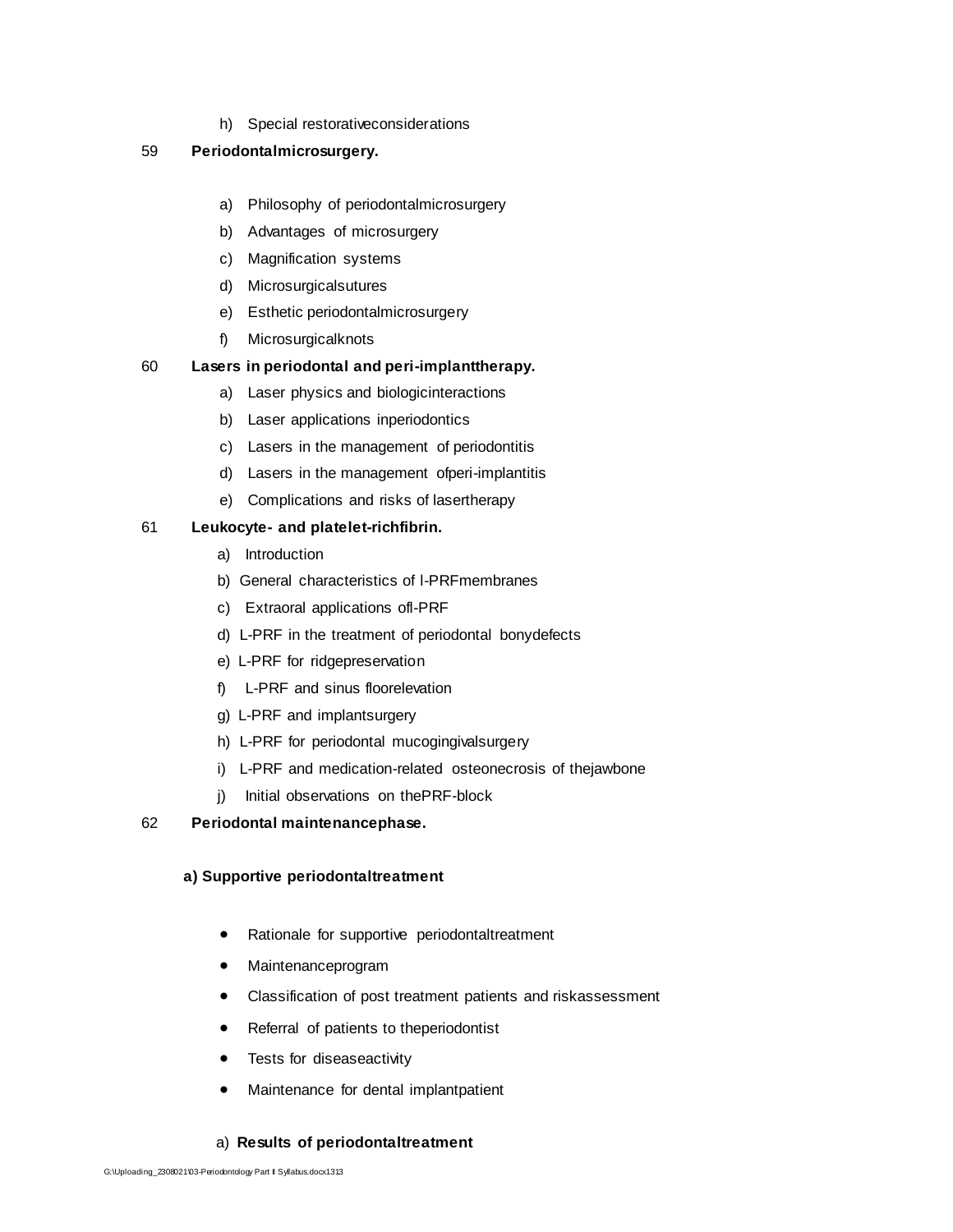- Prevention and treatment of gingivitis
- Prevention and treatment of loss ofattachment
- Tooth mortality

# 63 **Future directions and controversial questions in periodontaltherapy.**

- a) Future directions for infectioncontrol
- b) Research directions in regenerativetherapy
- c) Future directions in anti-inflammatorytherapy
- d) Future directions in measurement of periodontaldiseases

# 64 **Oralimplantology.**

- a) Introduction and historicalreview
- b) Biological, clinical and surgical aspects of dentalimplants
- c) Biomaterials
- d) Peri-implant anatomy, biology, andfunction
- e) Implant geometry(macrodesign)
- f) Implant surface characteristics(microdesign)
- g) Hard tissueinterface
- h) Soft tissueinterface
- i) Clinical comparison of teeth andimplants
- j) Clinical evaluation of the implantpatient
- k) Case types andindications
- l) Pretreatmentevaluation
- m) Risk factors andcontraindications
- n) Post treatmentevaluation
- o) Diagnosis and treatmentplanning
- p) Standardprojections
- q) Cross-sectionalimaging
- r) Interactive "simulation" softwareprograms
- s) Patientevaluation
- t) Clinical selection of diagnosticimaging
- 65 **Implantsurgery.**

# a) **Basic implant surgicalprocedures**

- **•** General principles of implantsurgery
- Two-stage "submerged" implantplacement
- One-stage "non-submerged" implantplacement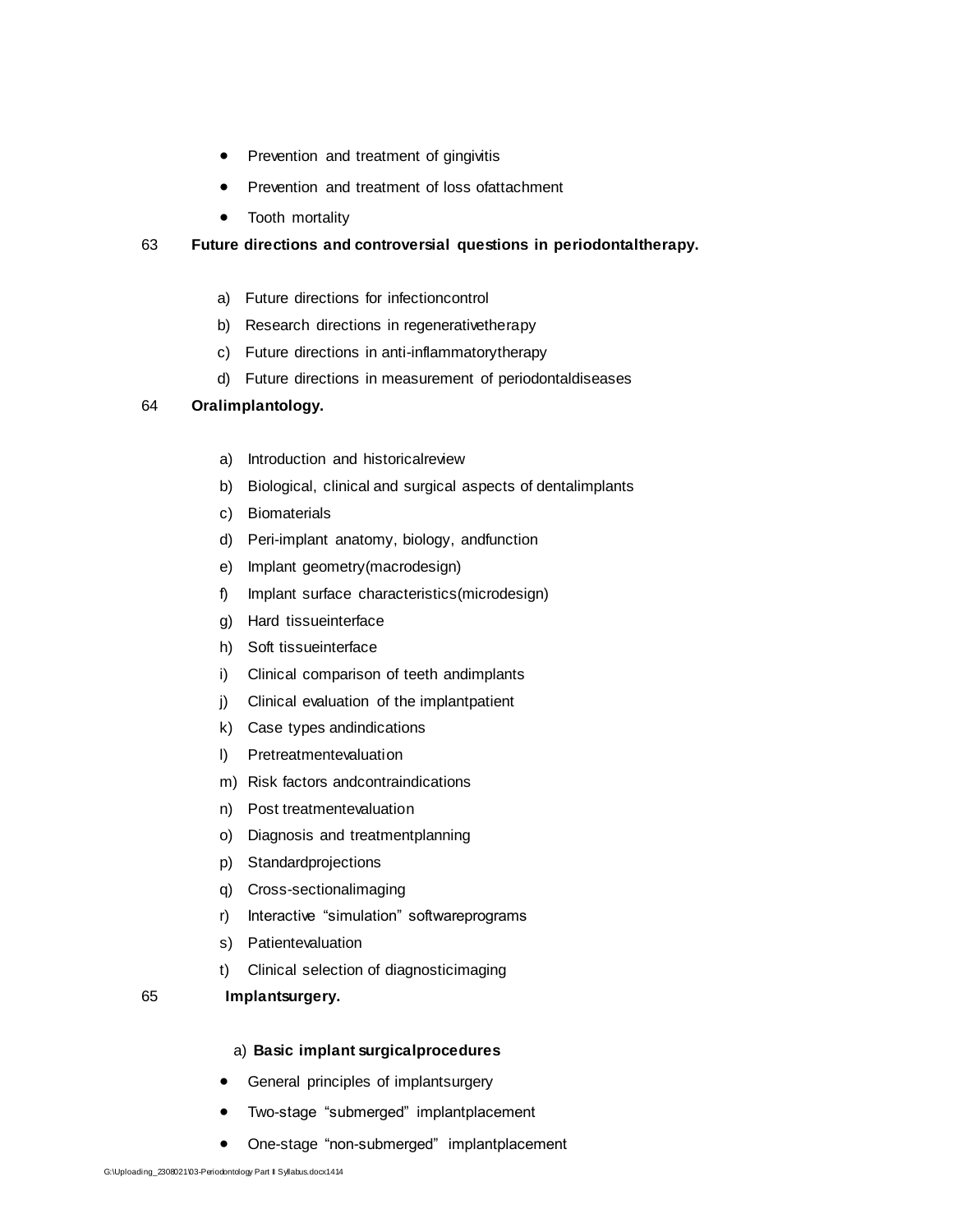#### b) **Localized bone augmentation and implant sitedevelopment**

- **•** Guided boneregeneration
- Localized ridge augmentation
- Alveolar ridge preservation/management ofextractions

#### c) **Advanced implant surgicalprocedures**

- Maxillary sinus elevation and boneaugmentation
- Supracrestal/vertical boneaugmentation
- Growth factors in boneaugmentation

#### d) **Esthetic management of difficult cases (minimally invasiveapproach)**

- Surgical strategy for predictableaesthetics
- Immediate implant placement for predictability and aesthetics
- Surgical management of difficult cases (minimally invasiveapproach)

#### e) **Dental implantmicrosurgery**

- f) **Piezoelectric bonesurgery**
- Clinical characteristics of ultrasoniccutting
- Clinical applications & advanced clinicalapplications
- Digitally assisted implantsurgery

#### 66 **Prosthetic aspects of dentalimplants.**

- a) Impression makingtechniques
- b) Implantconsiderations
- c) Abutment/prosthesis considerations for singleunits
- d) Management of partially edentulous implant treatment in the aestheticzone
- e) Fully edentulous: prostheticconsiderations

#### 67 **Implant-related complications andfailures.**

- Definitions of implant survival and success
- Types and prevalence of implantcomplications
- Types of dentalimplants
- Surgicalcomplications
- Biologiccomplications
- Complications related to augmentationprocedures
- Complications related to placement and loadingprotocols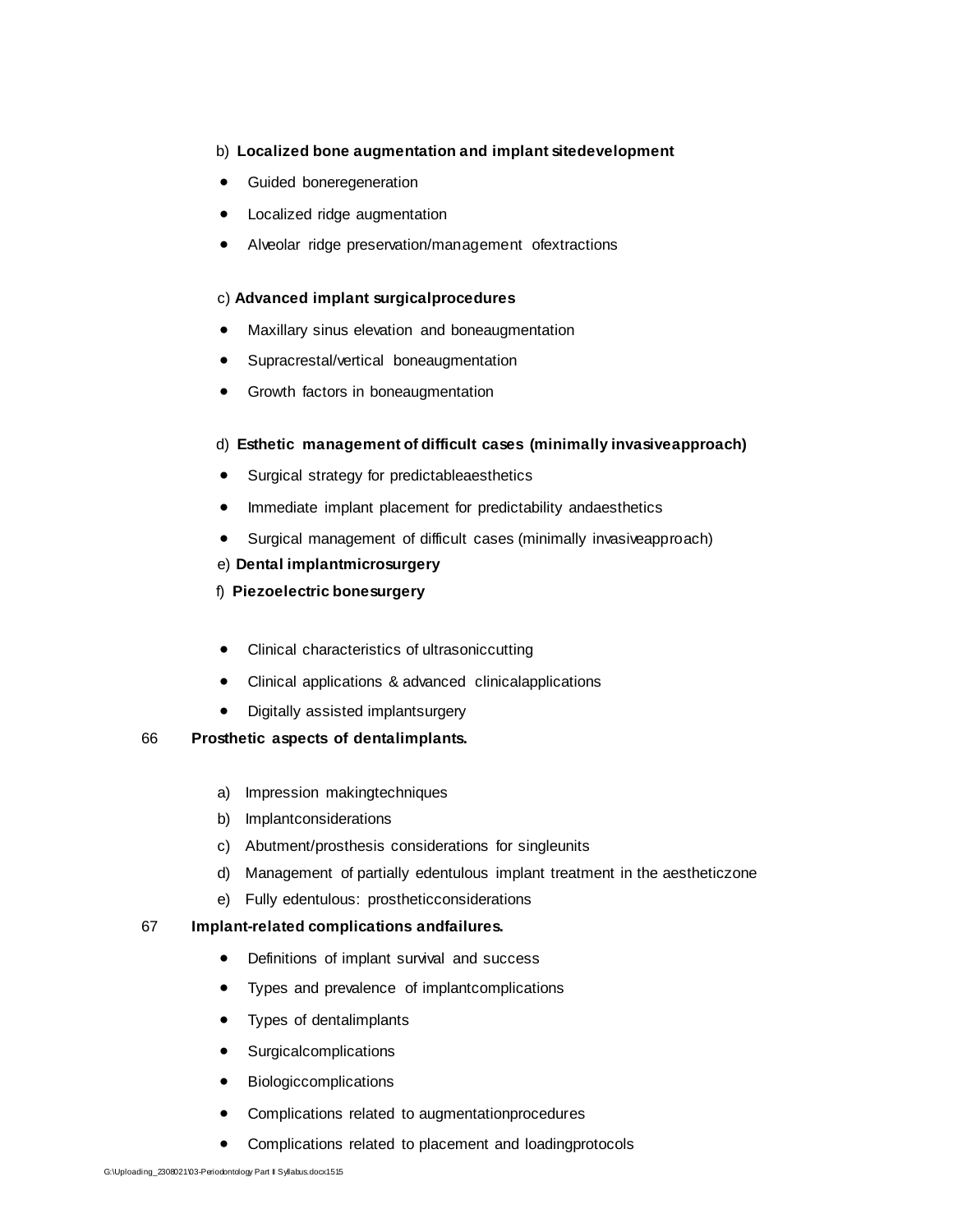- Prosthetic or mechanicalcomplications
- Aesthetic and phoneticcomplications

### 68 **Diagnosis and treatment of peri-implantcomplications.**

- Incidence
- **•** Etiology
- Technical implantfailures
- Diagnosis of peri-implant tissuebreakdown
- Removal of failedimplants
- Initial phase of peri-implantitistreatment
- Surgical techniques for treatment ofperi-implantitis
- Maintenance
- Special emphasis on plaque control measures in implantpatients
- Maintenancephase.
- 69 **Management of medical emergencies in periodontalpractice.**
- 70 **Evidence based decision making in clinicalpractice.**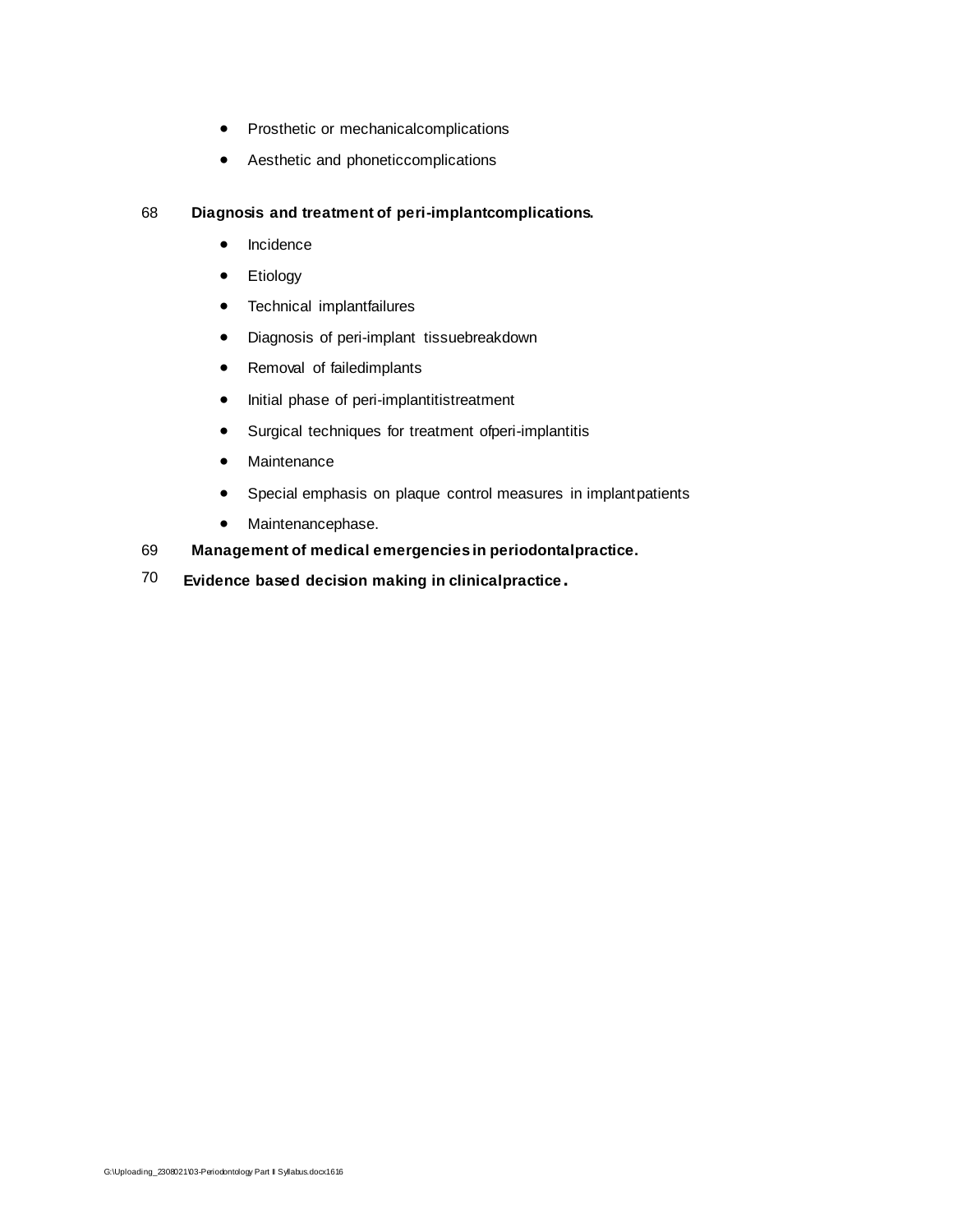#### **Scheme of Examination**

#### **A) Theory**

| $Part - 1$  | Basic sciences paper       | 100 Marks                               |
|-------------|----------------------------|-----------------------------------------|
| $Part - II$ | Paper - Paper-II, aper-III | 300 Marks<br>(100 Marks for each paper) |

Written examination shall consist of Basic Sciences Paper (Part-I) of three hours duration and should be conducted at the end of First year of *MDS course. Part-II Examination will be conducted at the end of Third year of MDS course. Part-II Examination will consist of Paper-I, Paper-II & Paper-III, each of three hours duration. Paper-I , Paper-II and Paper III shall consist of two long answer questions carrying 25 marks each and five questions carrying 10 marks each. Distribution of* 

*topics for each paper will be as follows:*

Part- I: Applied Basic Sciences: Applied Anatomy, Physiology, & Biochemistry, Pathology,

Microbiology, Pharmacology, Research Methodology and Biostatistics.

Part-II

Paper I: Normal Periodontal structure, Etiology & Pathogenesis of Periodontal diseases, epidemiology as related to Periodontics

Part-II Paper II: Periodontal diagnosis, therapy & Oral Implantology Paper III: Essays (descriptive and analyzing type questions)

\*The topics assigned to the different papers are generally evaluated under those sections. However, a strict division of the subject may not be possible and some overlapping of topics is inevitable. Students should be prepared to answer overlapping topics.

#### **B) Practical / Clinical Examination: 200 Marks**

The clinical examination shall be of two days duration **1st day**  Case Discussion

- Long Case- One
- Short case –One
- Periodontal surgery Periodontal Surgery on a previously prepared case after getting approval from the Examiners

#### **2nd day**

Post-surgical review and discussion of the case treated on the 1st day Presentation of dissertation & discussion

All the examiners shall participate in all the aspects of clinical examinations / Viva Voce Distribution of Marks for Clinical examination (recommended)

| a) Long Case discussion<br>b) I short case | 75 marks<br>25 marks       |    |  |
|--------------------------------------------|----------------------------|----|--|
| c) Periodontal surgery                     | 1. Anesthesia              | 10 |  |
|                                            | 2. Incision                | 20 |  |
|                                            | 3. Post Surgery Evaluation | 25 |  |
|                                            | 4. Sutures 10              |    |  |
|                                            | 5. Pick up (if any)        | 10 |  |
|                                            |                            |    |  |
| Post – operative review                    |                            | 25 |  |
| Total                                      | 200                        |    |  |
| C. Viva Voce:                              | 100 Marks                  |    |  |
| i. Viva-Voce examination: 80 marks         |                            |    |  |

G:\Uploading\_2308021\03-Periodontology Part II Syllabus.docx1717 All examiners will conduct viva-voce conjointly on candidate's comprehension, analytical approach,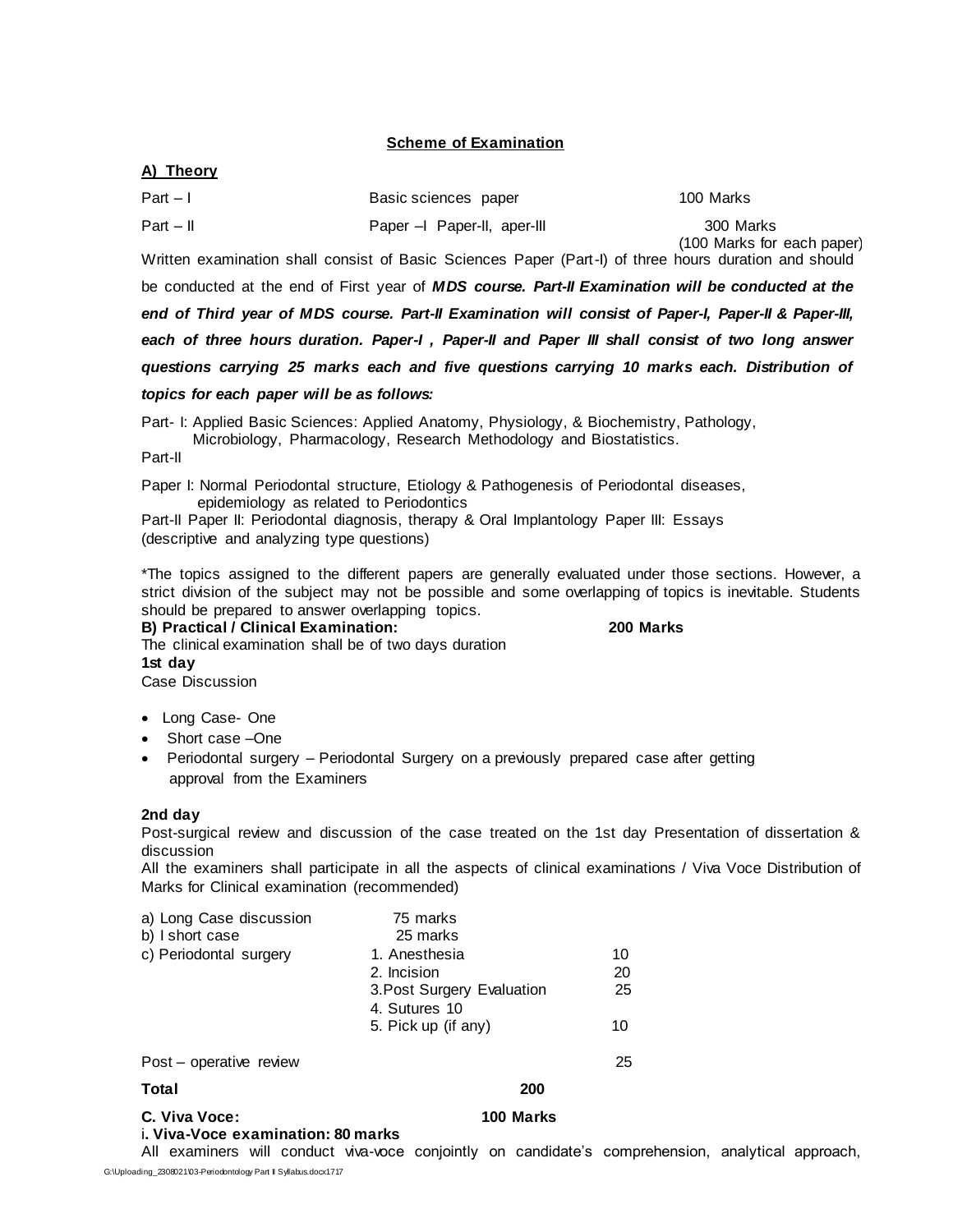expression, interpretation of data and communication skills. It includes all components of course contents. It includes presentation and discussion on dissertation also.

#### **ii. Pedagogy Exercise: 20 marks**

.

A topic will be given to each candidate in the beginning of clinical examination. He/she is asked to make a presentation on the topic for 8-10 minutes.